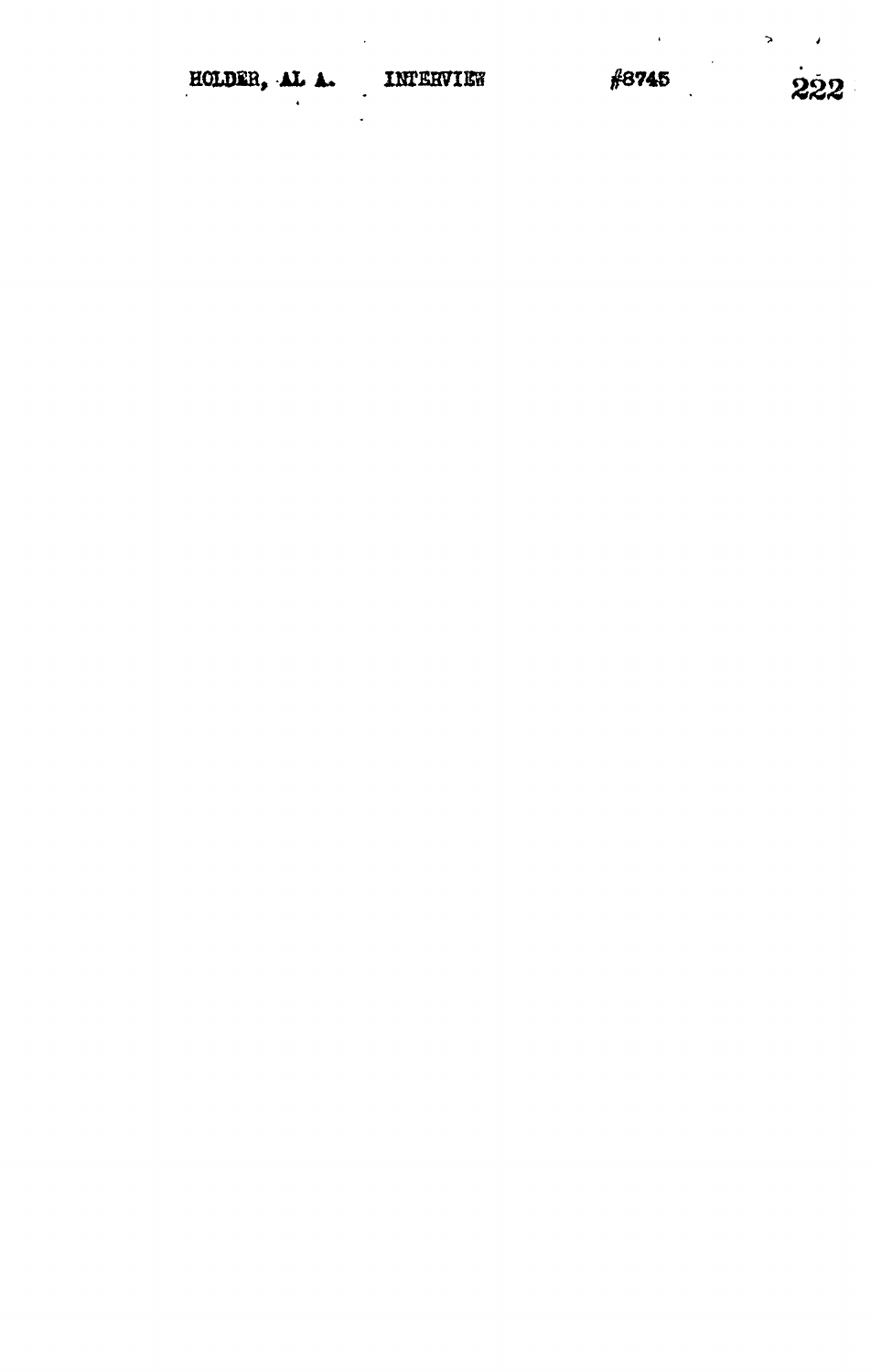| $-8 -$<br>$\mathbb{F}$ orm A- $(S-14y)$<br>FOLDER, AL A. Intermediate BIOGRAPHY FORM<br>8745<br>223<br>Indian-Pioneer History Project for Oklahoma                                                                                                                        |                |
|---------------------------------------------------------------------------------------------------------------------------------------------------------------------------------------------------------------------------------------------------------------------------|----------------|
|                                                                                                                                                                                                                                                                           |                |
|                                                                                                                                                                                                                                                                           |                |
| This report made on (date) <b>October 1.</b> 193 7                                                                                                                                                                                                                        |                |
| 1. Name Al A. Holder                                                                                                                                                                                                                                                      |                |
| 2. Post Office Address Mardmore, Oklahoma, Hofbar Rt.,                                                                                                                                                                                                                    |                |
| 3. Residence address (or location) Five Miles Southwest                                                                                                                                                                                                                   |                |
| 4. DATE OF BIRTH: Month September Day 26 Year 1856                                                                                                                                                                                                                        |                |
| 5. Place of birth <b>Denison</b> , Texas.                                                                                                                                                                                                                                 |                |
| 6. Name of Father W. L. Holder Place of birth Alabama                                                                                                                                                                                                                     |                |
| Other information about father                                                                                                                                                                                                                                            |                |
| 7. Name of Mother Mary Looney.                                                                                                                                                                                                                                            | Place of birth |
| Other information about mother.                                                                                                                                                                                                                                           |                |
|                                                                                                                                                                                                                                                                           |                |
| Notes or complete narrative by the field worker dealing with the life and<br>story of the person interviewed. Refer to Manual for suggested subjects<br>and questions. Continue on blank sheets if necessary.and attach firmly to<br>this form. Number of sheets attached |                |

 $\mathbb{R}^2$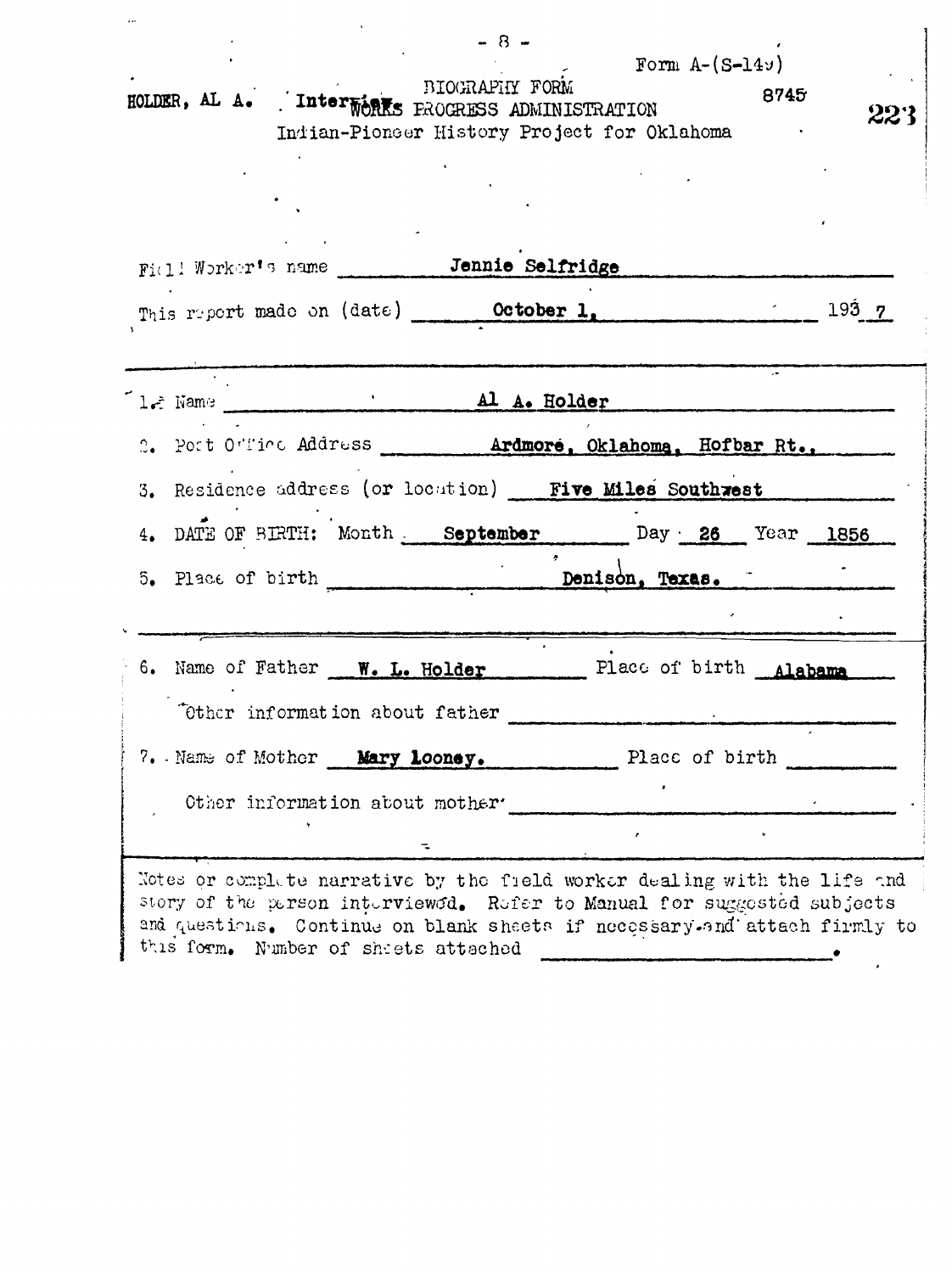## **HOUBR, AL A . IHTKRVEW. 8745**

**An Interview with Itr-Al A. Holder, Ardmore,** By - Jennie Selfridge, Field Worker. **----^ ;. October 1, 1937.**

**Al A. Holder was born at Denison. Texas, Sep**tember 26th, 1856. In 1878 he came to the Indian Terri**tory and began work for Kimberlin who lived at White** Bead Hill<sub>c</sub> Eimberlin had married Puss Mitchell, a **Chiokasaw Indian girl, who lived on the Indian Territory side of Red River near Rock Bluff Ferry. He con- \* trolled a good deal of land and cattle in the vicinity** of White Bead Hill. The ranch where Holder worked **was between Paoli and Wayne on Owl Creek.**

**In 1880, Holder married and moved to Holder, in the Delaware Bend. A large tract of the land around Holder was owned by three of Al's brothers, George W., I. B., and Ire. Dick Blackburn ran the post office at Holder, and Dr. Dave Autrey was one of the doctors. . Other doctors wero Dr. Ligon and Dr. Graham. They all : V<sup>S</sup> . had plenty of practice, since Holder was in a low region** and people were always having malaria and chills. They had a subscription school and the tuition was \$1.50 a month per pupil.

224